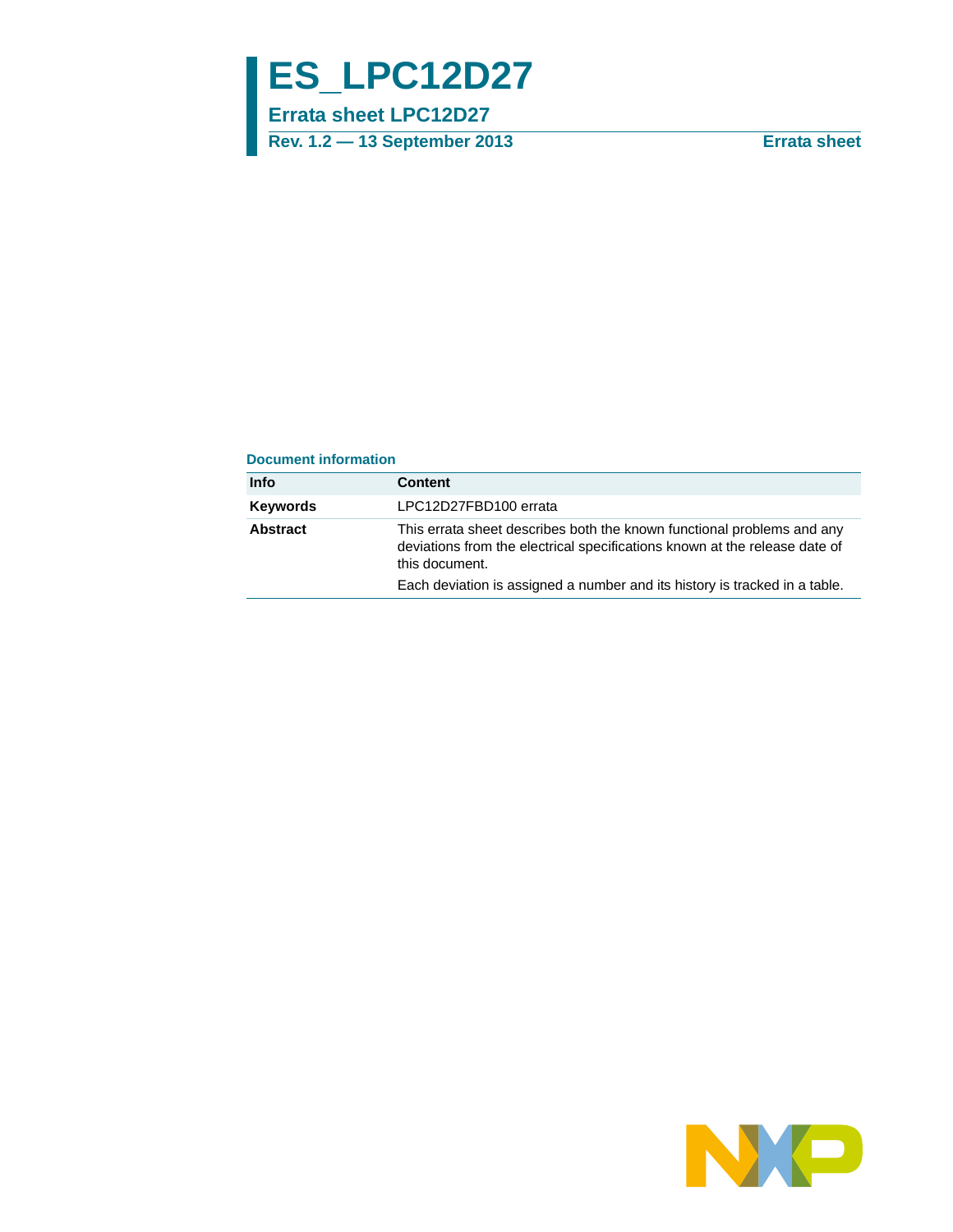**Revision history**

| <b>Rev</b> | <b>Date</b> | <b>Description</b> |
|------------|-------------|--------------------|
| 1.2        | 20130913    | Added I2C.1.       |
| 1.1        | 20120119    | • Added ADC.2.     |
|            | 20110926    | Initial version.   |

# **Contact information**

For more information, please visit: **http://www.nxp.com**

For sales office addresses, please send an email to: **salesaddresses@nxp.com**

ES\_LPC12D27 All information provided in this document is subject to legal disclaimers. © NXP B.V. 2013. All rights reserved.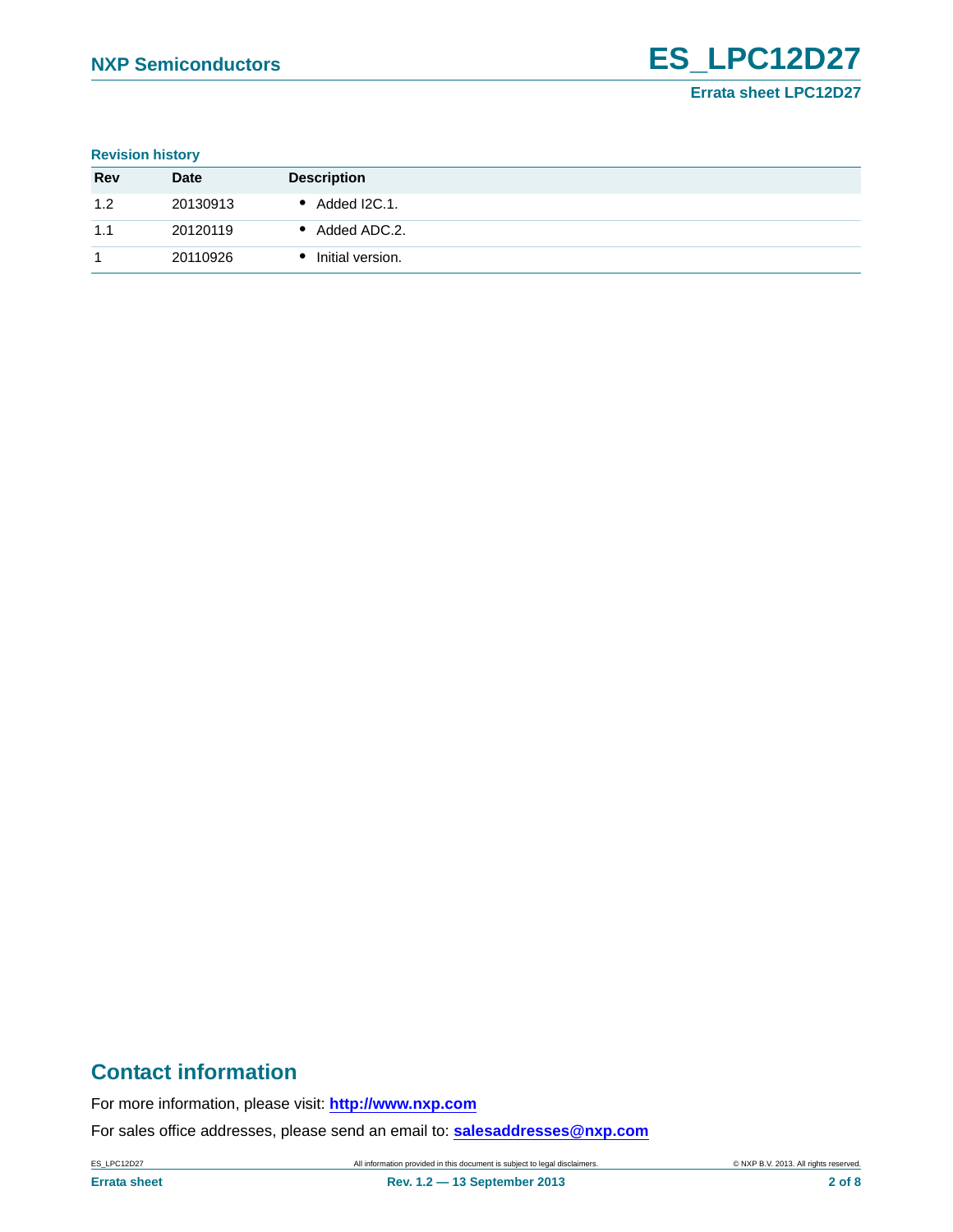# <span id="page-2-0"></span>**1. Product identification**

The LPC12D27 devices typically have the following top-side marking:

LPC12D27FBD100 /xxx xxxxxxx

xxYYWWxR[x]

The last letter in the last line (field 'R') will identify the device revision. This Errata Sheet covers the following revisions of the LPC12D27:

| Table 1. | Device revision table          |                             |  |
|----------|--------------------------------|-----------------------------|--|
|          | <b>Revision identifier (R)</b> | <b>Revision description</b> |  |
| ʻA'      |                                | Initial device revision     |  |
|          |                                |                             |  |

Field 'YY' states the year the device was manufactured. Field 'WW' states the week the device was manufactured during that year.

# <span id="page-2-1"></span>**2. Errata overview**

#### **Table 2. Functional problems table**

| <b>Functional</b><br>problems | <b>Short description</b>                                                                                                        | <b>Revision identifier</b> | <b>Detailed description</b> |
|-------------------------------|---------------------------------------------------------------------------------------------------------------------------------|----------------------------|-----------------------------|
| ADC.1                         | PIO0_2, PIO1_5 trigger sources do not operate<br>properly                                                                       | ʻA'                        | Section 3.1                 |
| ADC.2                         | A/D Global Data register should not be used with burst 'A'<br>mode or hardware triggering.                                      |                            | Section 3.2                 |
| I2C.1                         | In the slave-transmitter mode, the device set in the<br>monitor mode must write a dummy value of 0xFF into<br>the DAT register. | ʻA'                        | Section 3.3                 |
| RTC.1                         | Self-timed wakeup from Deep-Sleep requires WDOsc                                                                                | ʻA'                        | Section 3.4                 |
| Table 3.                      | <b>AC/DC deviations table</b>                                                                                                   |                            |                             |

| <b>AC/DC</b><br>deviations | <b>Short description</b> | <b>Product version(s)</b> | Detailed description |
|----------------------------|--------------------------|---------------------------|----------------------|
| n/a                        | n/a                      | n/a                       | n/a                  |

#### **Table 4. Errata notes table**

| Errata notes | <b>Short description</b> | <b>Revision identifier</b> | <b>Detailed description</b> |
|--------------|--------------------------|----------------------------|-----------------------------|
| n/a          | n/a                      | n/a                        | n/a                         |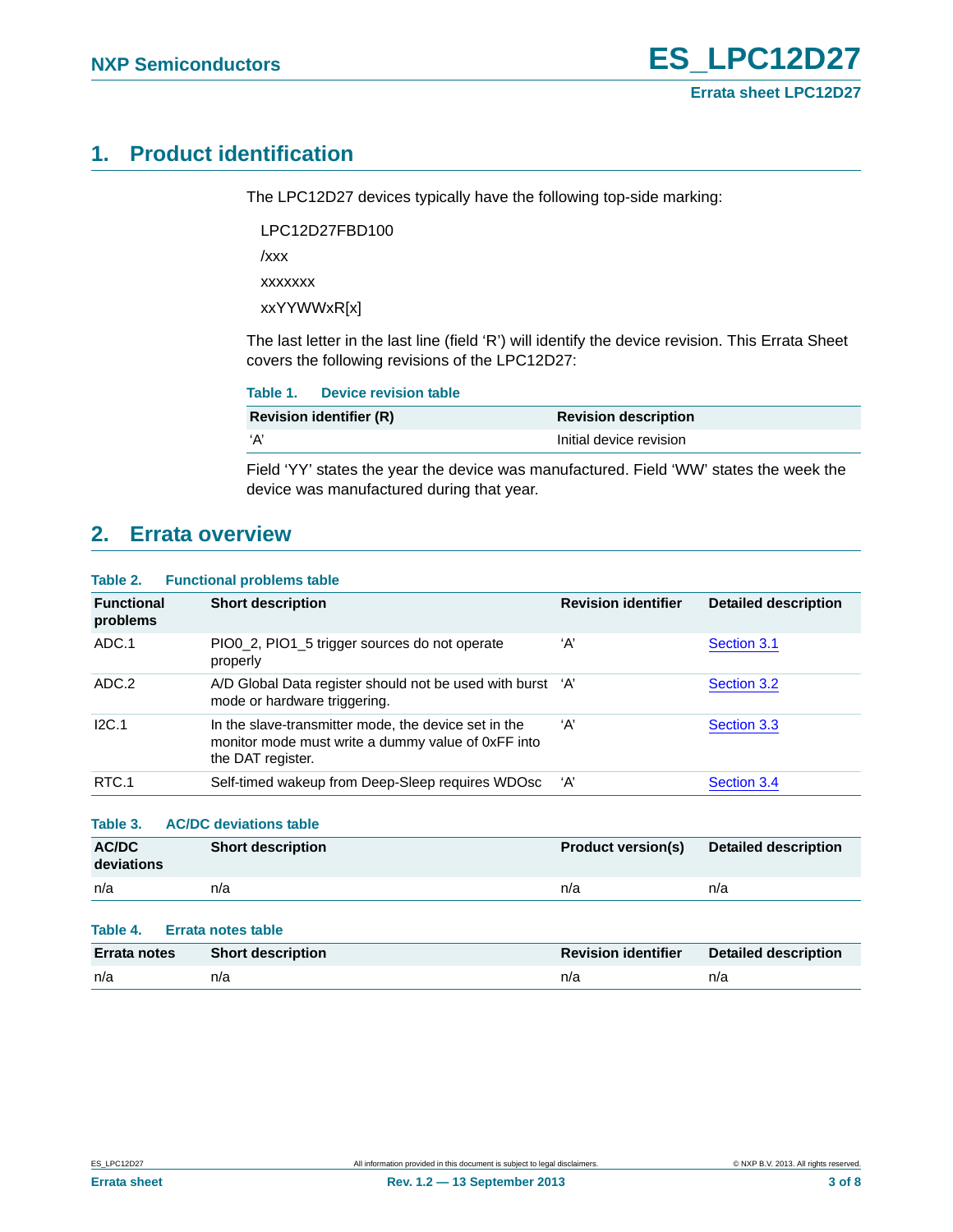# <span id="page-3-2"></span><span id="page-3-0"></span>**3. Functional problems detail**

### **3.1 ADC.1: PIO0\_2, PIO1\_5 trigger sources to ADC do not operate properly**

#### <span id="page-3-3"></span>**Introduction:**

There are two asynchronous trigger inputs to the analog to digital converter: PIO0\_2 and PIO1 5. There are also four timer driven synchronous trigger sources controlled by timer MAT events.

#### <span id="page-3-4"></span>**Problem:**

Asynchronous trigger events on PIO0\_2 and PIO1\_5 can be lost by the analog to digital converter. Synchronous sources are unaffected and can be used without issue.

#### <span id="page-3-5"></span>**Work-around:**

None.

### <span id="page-3-1"></span>**3.2 ADC.2: A/D Global Data register should not be used with burst mode or hardware triggering**

#### <span id="page-3-6"></span>**Introduction:**

On the LPC12D27, the START field and the BURST bit in the A/D control register specify whether A/D conversions are initiated via software command, in response to some hardware trigger, or continuously in burst ("hardware-scan") mode. Results of the ADC conversions can be read in one of two ways. One is to use the A/D Global Data Register to read all data from the ADC. Another is to use the individual A/D Channel Data Registers.

#### <span id="page-3-7"></span>**Problem:**

If the burst mode is enabled (BURST bit set to '1') or if hardware triggering is specified, the A/D conversion results read from the A/D Global Data register could be incorrect. If conversions are only launched directly by software command (BURST bit = '0' and START  $=$  '001'), the results read from the A/D Global Data register will be correct provided the previous result is read prior to launching a new conversion.

#### <span id="page-3-8"></span>**Work-around:**

When using either burst mode or hardware triggering, the individual A/D Channel Data registers should be used instead of the A/D Global Data register to read the A/D conversion results.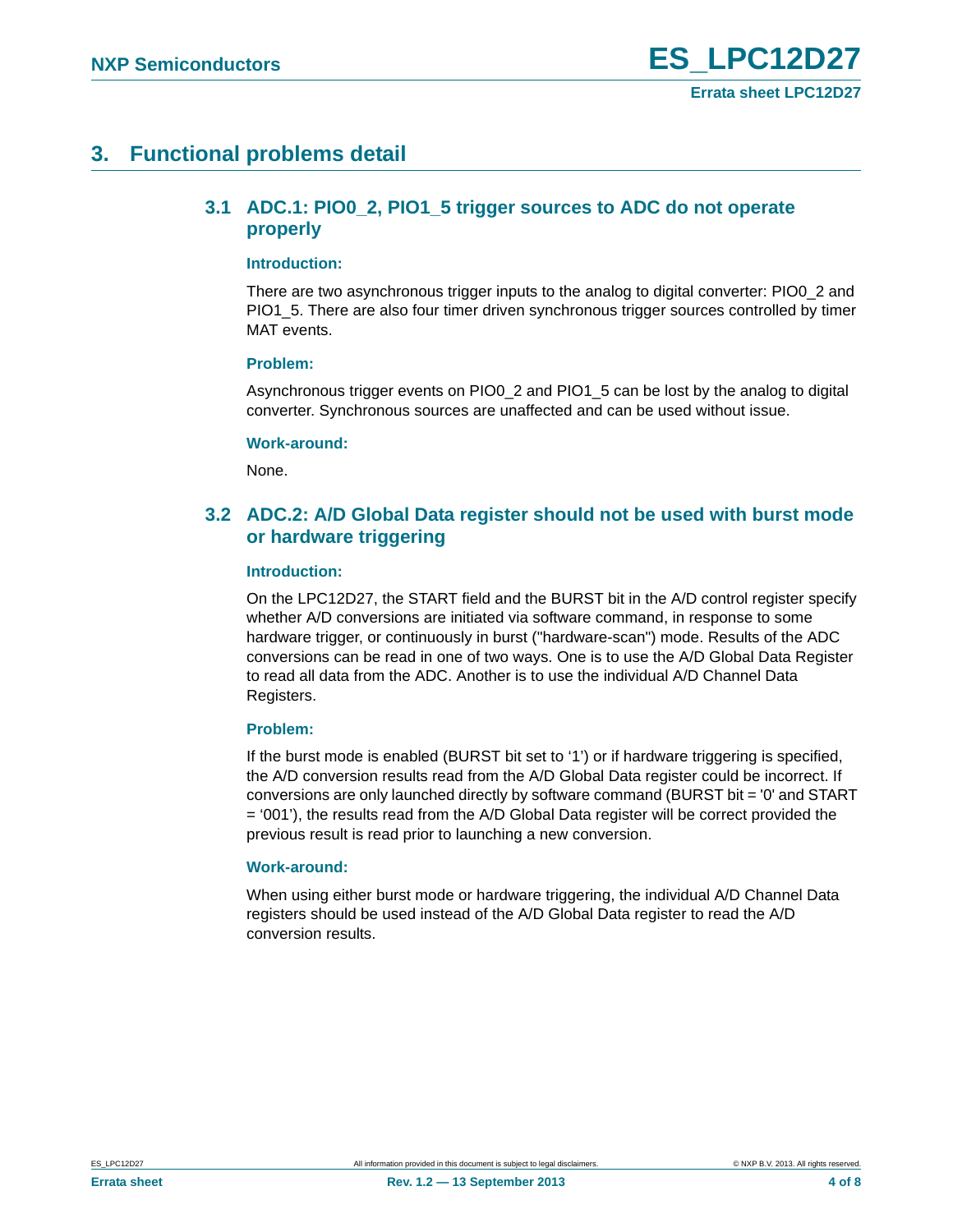### <span id="page-4-0"></span>**3.3 I2C.1: In the slave-transmitter mode, the device set in the monitor mode must write a dummy value of 0xFF into the DAT register**

#### <span id="page-4-1"></span>**Introduction:**

The I2C monitor allows the device to monitor the I2C traffic on the I2C-bus in a non-intrusive way.

#### <span id="page-4-2"></span>**Problem:**

In the slave-transmitter mode, the device set in the monitor mode must write a dummy value of 0xFF into the DAT register. If this is not done, the received data from the slave device will be corrupted. To allow the monitor mode to have sufficient time to process the data on the I<sup>2</sup>C-bus, the device may need to have the ability to stretch the I2C clock. Under this condition, the I2C monitor mode is not 100 % non-intrusive.

#### <span id="page-4-3"></span>**Work-around:**

When setting the device in monitor mode, enable the ENA\_SCL bit in the MMCTRL register to allow clock stretching.

Software code example to enable the ENA\_SCL bit:

```
LPC I2C MMCTRL | = (1 \lt \lt 1); //Enable ENA SCL bit
```
In the I2C ISR routine, for the status code related to the slave-transmitter mode, write the value of 0xFF into the DAT register to prevent data corruption. In order to avoid stretching the SCL clock, the data byte can be saved in a buffer and processed in the Main loop. This ensures the SI flag is cleared as fast as possible.

Software code example for the slave-transmitter mode:

```
 case 0xA8: // Own SLA + R has been received, ACK returned 
case 0xB0:
case 0xB8: // data byte in DAT transmitted, ACK received
case 0xC0: // (last) data byte transmitted, NACK received
case 0xC8: // last data byte in DAT transmitted, ACK received
   DataByte = LPC_I2C->DATA_BUFFER;//Save data. Data can be process in Main loop
   LPC I2C->DAT = 0xFF; // Pretend to shift out 0xFF
   LPC_12C->CONCLR = 0x08; // clear flag SI
break;
```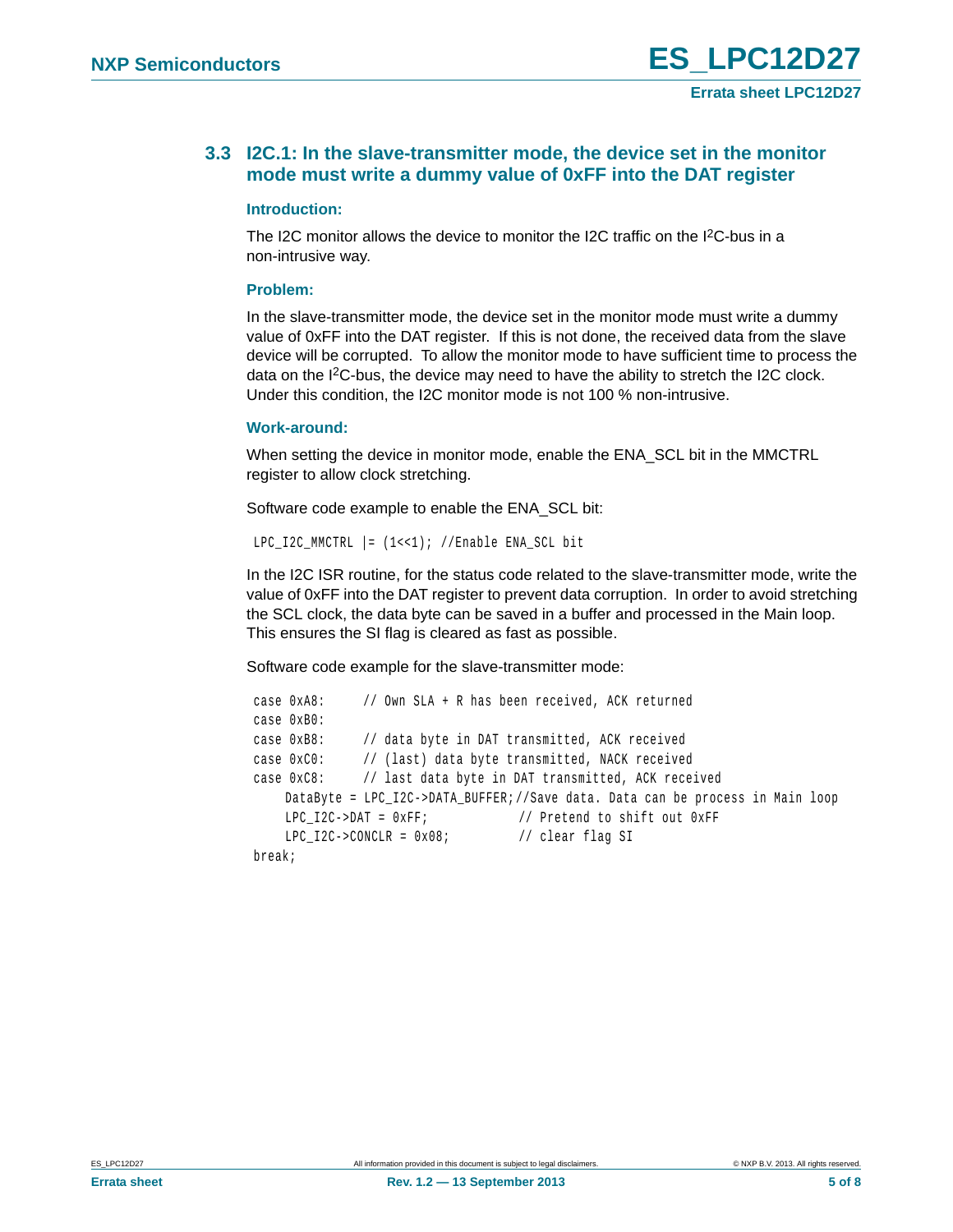### <span id="page-5-0"></span>**3.4 RTC.1: RTC Wake up from Deep-sleep requires use of WDOsc**

#### <span id="page-5-1"></span>**Introduction:**

The LPC12D27 features the ability to wake up from Deep-sleep mode in a self timed manner using the lower power Real Time Clock (RTC). Once RTC is powered and the clock source is configured, a match event will generate an interrupt and wake the LPC12D27.

#### <span id="page-5-2"></span>**Problem:**

In order to wake from Deep-sleep via RTC, the system must be clocked by the WDOsc while in Deep-Sleep.

#### <span id="page-5-3"></span>**Work-around:**

Prior to entering Deep-sleep the WDOsc must be powered, and the main clock source selection register must source the main clock with the WDOsc. The WDOsc must be configured to use the lowest operating frequency by selecting the 0.5 MHz input (FREQSEL) and post divide value of 64 (DIVSEL). The Deep-sleep mode configuration register must be written with values corresponding to the "WD oscillator on" column in Table 44 of the User Manual. Refer to the section "Deep-sleep mode" in the Power Management section of the System Control chapter of the User Manual for additional details and restrictions on Deep-sleep.

# <span id="page-5-5"></span><span id="page-5-4"></span>**4. AC/DC deviations detail**

**4.1 n/a** 

### <span id="page-5-7"></span><span id="page-5-6"></span>**5. Errata notes detail**

**5.1 n/a**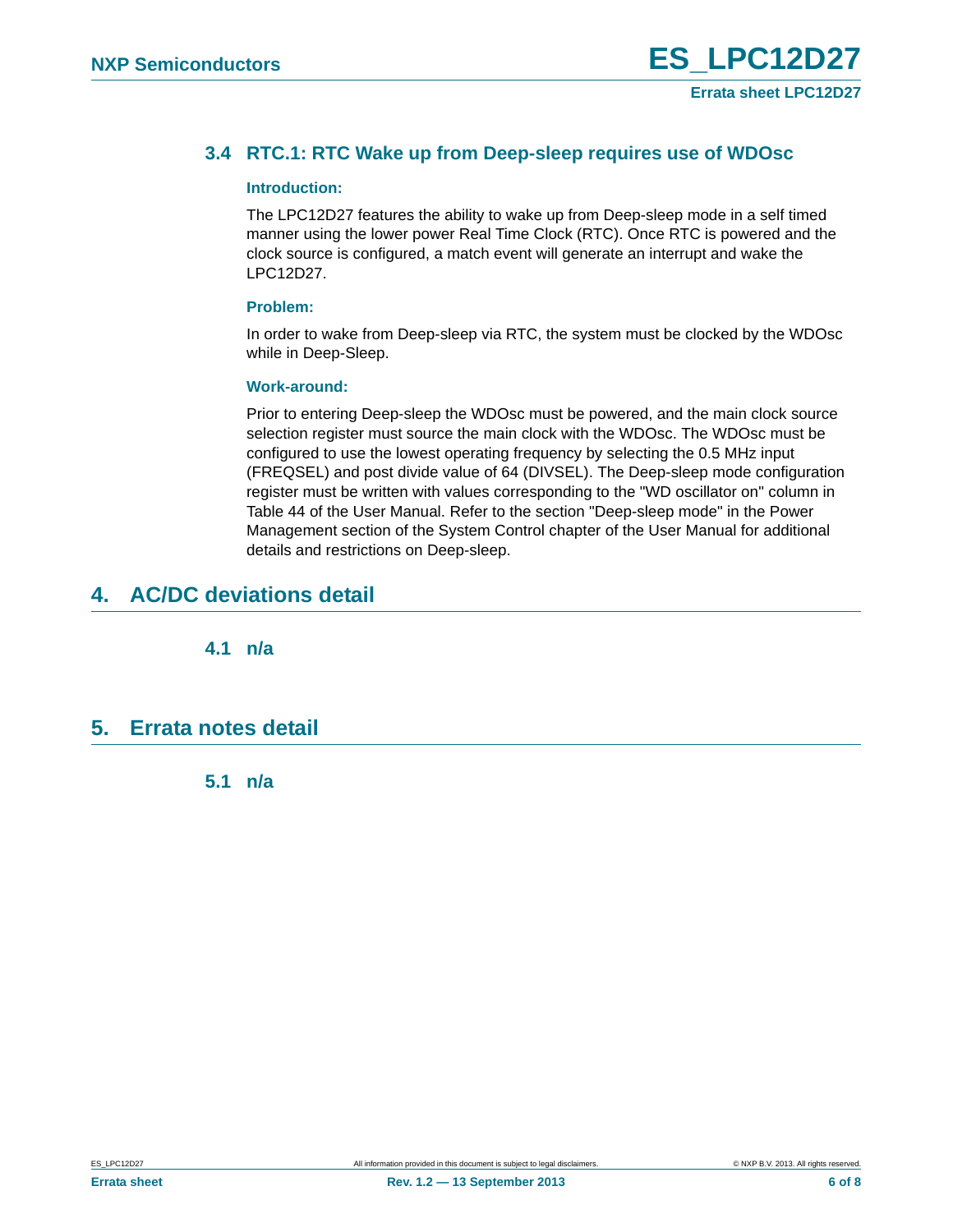# <span id="page-6-0"></span>**6. Legal information**

### <span id="page-6-1"></span>**6.1 Definitions**

**Draft —** The document is a draft version only. The content is still under internal review and subject to formal approval, which may result in modifications or additions. NXP Semiconductors does not give any representations or warranties as to the accuracy or completeness of information included herein and shall have no liability for the consequences of use of such information.

# <span id="page-6-2"></span>**6.2 Disclaimers**

**Limited warranty and liability —** Information in this document is believed to be accurate and reliable. However, NXP Semiconductors does not give any representations or warranties, expressed or implied, as to the accuracy or completeness of such information and shall have no liability for the consequences of use of such information. NXP Semiconductors takes no responsibility for the content in this document if provided by an information source outside of NXP Semiconductors.

In no event shall NXP Semiconductors be liable for any indirect, incidental, punitive, special or consequential damages (including - without limitation - lost profits, lost savings, business interruption, costs related to the removal or replacement of any products or rework charges) whether or not such damages are based on tort (including negligence), warranty, breach of contract or any other legal theory.

Notwithstanding any damages that customer might incur for any reason whatsoever, NXP Semiconductors' aggregate and cumulative liability towards customer for the products described herein shall be limited in accordance with the *Terms and conditions of commercial sale* of NXP Semiconductors.

**Right to make changes —** NXP Semiconductors reserves the right to make changes to information published in this document, including without limitation specifications and product descriptions, at any time and without notice. This document supersedes and replaces all information supplied prior to the publication hereof.

**Suitability for use —** NXP Semiconductors products are not designed, authorized or warranted to be suitable for use in life support, life-critical or safety-critical systems or equipment, nor in applications where failure or

malfunction of an NXP Semiconductors product can reasonably be expected to result in personal injury, death or severe property or environmental damage. NXP Semiconductors and its suppliers accept no liability for inclusion and/or use of NXP Semiconductors products in such equipment or applications and therefore such inclusion and/or use is at the customer's own risk.

**Applications —** Applications that are described herein for any of these products are for illustrative purposes only. NXP Semiconductors makes no representation or warranty that such applications will be suitable for the specified use without further testing or modification.

Customers are responsible for the design and operation of their applications and products using NXP Semiconductors products, and NXP Semiconductors accepts no liability for any assistance with applications or customer product design. It is customer's sole responsibility to determine whether the NXP Semiconductors product is suitable and fit for the customer's applications and products planned, as well as for the planned application and use of customer's third party customer(s). Customers should provide appropriate design and operating safeguards to minimize the risks associated with their applications and products.

NXP Semiconductors does not accept any liability related to any default, damage, costs or problem which is based on any weakness or default in the customer's applications or products, or the application or use by customer's third party customer(s). Customer is responsible for doing all necessary testing for the customer's applications and products using NXP Semiconductors products in order to avoid a default of the applications and the products or of the application or use by customer's third party customer(s). NXP does not accept any liability in this respect.

**Export control —** This document as well as the item(s) described herein may be subject to export control regulations. Export might require a prior authorization from competent authorities.

# <span id="page-6-3"></span>**6.3 Trademarks**

Notice: All referenced brands, product names, service names and trademarks are the property of their respective owners.